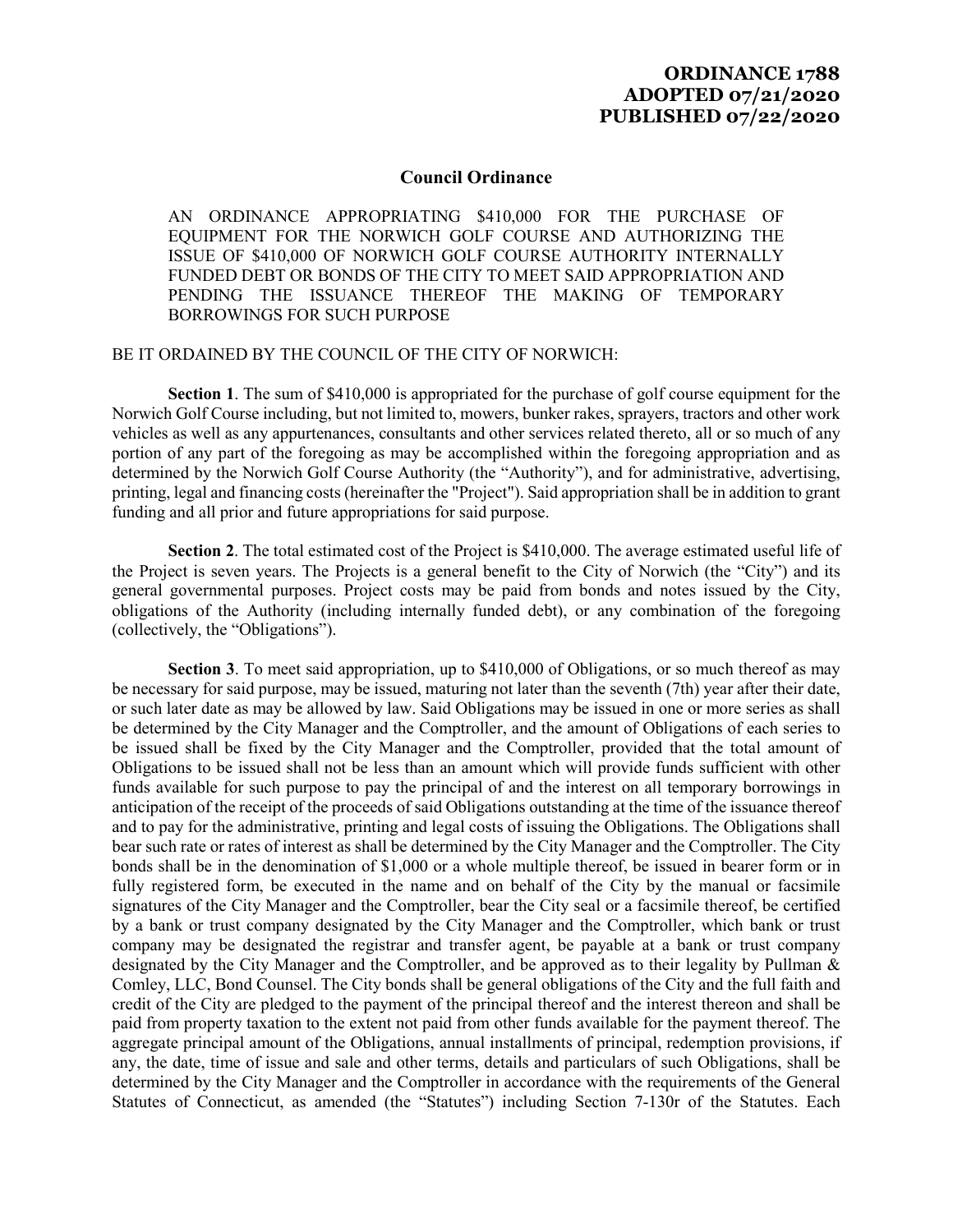Obligation shall recite that every requirement of law relating to its issue has been duly complied with, that such Obligation is within every debt and other limit prescribed by law. In connection with the issuance of any City bonds or notes authorized herein, the City may exercise any power delegated to municipalities pursuant to Section 7-370b of the Statutes, including the authority to enter into agreements managing interest rate risk. The City Manager and Comptroller, on behalf of the City, shall execute and deliver such reimbursement agreements, letter of credit agreement, credit facilities, remarketing, standby marketing agreements, standby bond purchase agreements, and any other commercially necessary or appropriate agreements which are necessary, appropriate or desirable in connection with or incidental to the sale and issuance of such City bonds or notes.

**Section 4**. The issue of the Obligations and of all other obligations of the City and the Authority heretofore issued and outstanding or authorized but not yet issued, as of the effective date of this ordinance, would not cause the indebtedness of the City to exceed any debt limit calculated in accordance with law.

**Section 5**. Said Obligations shall be sold by the City Manager and Comptroller in a competitive offering or by negotiation, in their discretion. If sold at competitive offering, the City bonds shall be sold upon sealed proposals, auction or similar process, at not less than par and accrued interest on the basis of the lowest net or true interest cost to the City.

**Section 6**. The City Manager and the Comptroller are authorized to make temporary borrowings in anticipation of the receipt of the proceeds of any series of said Obligations. City notes evidencing such borrowings shall be signed by the manual or facsimile signatures of the City Manager and the Comptroller, have the seal of the City or a facsimile thereof affixed, be payable at a bank or trust company designated by the City Manager and the Comptroller, be certified by a bank or trust company designated by the City Manager and the Comptroller pursuant to Section 7-373 of the Statutes, and be approved as to their legality by Pullman & Comley, LLC, Bond Counsel. Any temporary Obligations shall be issued with maturity dates which comply with the provisions of the Statutes governing the issuance of such obligations, as the same may be amended from time to time. Any City notes shall be general obligations of the City and the full faith and credit of the City are pledged to the payment of the principal thereof and the interest thereon and shall be paid from property taxation to the extent not paid from other funds available for the payment thereof. Each temporary Obligation shall recite that every requirement of law relating to its issue has been duly complied with, that such obligation is within every debt and other limit prescribed by law. The net interest cost on such temporary Obligations, including renewals thereof, and the expense of preparing, issuing and marketing them, to the extent paid from the proceeds of such renewals or Obligations, shall be included as a cost of the Property. Upon the sale of any Obligations the proceeds thereof, to the extent required, shalt be applied forthwith to the payment of the principal of and the interest on any such temporary borrowings then outstanding or shall be deposited with a hank or trust company in trust for such purpose.

**Section 7**. Resolution of Official Intent to Reimburse Expenditures with Borrowings. The City hereby expresses its official intent pursuant to  $\S1.150-2$  of the Federal Income Tax Regulations, Title 26 (the "Regulations"), to reimburse expenditures paid sixty days prior to and after the date of passage of this ordinance in the maximum amount and for the Project with the proceeds of the Obligations authorized to by the City. The Obligations shall be issued to reimburse such expenditures not later than 18 months after the later of the date of the expenditure or the substantial completion of the Project, or such later date that the Regulations may authorize. The City hereby certifies that the intention to reimburse as expressed herein is based upon its reasonable expectations as of this date. The Comptroller or his designee is authorized to pay Project expenses in accordance herewith pending the issuance of reimbursement Obligations, and to amend this declaration.

**Section 8**. The City Manager and Comptroller are hereby authorized to exercise all powers conferred by Section 3-20e of the General Statutes with respect to secondary market disclosure and to provide annual information and notices of material events as enumerated in Securities and Exchange